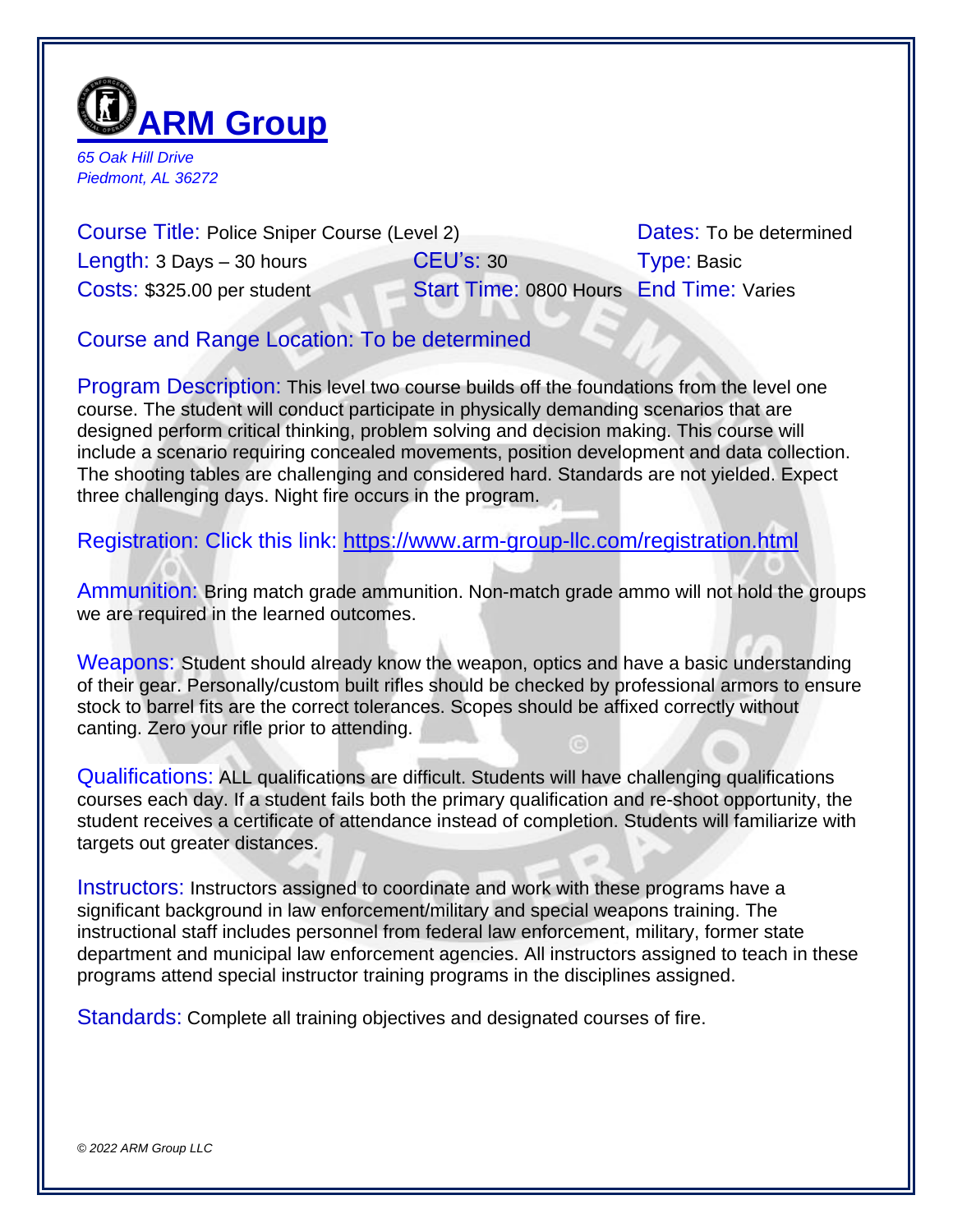Learning outcome of the training (what am I getting): The student will be able to engage targets out to 200 yards with a scoped rifle capable of delivering lethal fire during law enforcement operations.

- ✓ Data collection
- ✓ Camouflage and concealment
- $\checkmark$  Non-standard shooting platforms
- 
- $\checkmark$  Hide site construction
- $\checkmark$  Stalking activities
- $\checkmark$  Ascending and descending
- $\checkmark$  High heart rate shooting events

## Each student needs to bring:

- V Determining distance/Unknown distance<br>
V Hide site construction<br>
V Stalking activities<br>
V Ascending and descending<br>
V High heart rate shooting events<br>
V High heart rate shooting events o Wrap around eye protection and foam hearing protection
- o Log/data Book, Note pad, pen and water
- o Netting for hides site development, 550 cord and bungee cords
- o Backpack to carry gear
- o Spotting scope with tripod
- o Range finder
- o Cleaning gear for all weapons
- o Shooting mat
- o Wet weather gear, bug spray, sun block, etc
- o Folding chair
- o Something to cover your head (large scarf, towel or shemagh) to cover your head
- o Camouflage clothing/Guille suit
- o Change extra sets of clothes daily exercises will soil clothing

## Weapons and Ammunition

NOTE: Scoped rifle with sling**e**

- o Scoped Rifle (Bolt or Semi Auto with magnification or scope) with sling
- o 250 Match Grade Rounds

Payment: Checks, Money Orders and Purchase Orders (may be faxed to 256-238-0171) must be made out to ARM Group LLC and may be faxed to 256-238-0171 attn: ARM GROUP. Payment MUST presented on the first day of class unless other arrangements have been made. If the agency must have an invoice, we can prepare an invoice for your agency.

 $\odot$ 

**Credit cards** are accepted over the phone - contact 256-238-1616 and advise which course you are attending and the amount to be charged. Credit card usage fees apply.

Failure to provide payment prior to the course will result in a non-registered status and you will be told to leave.